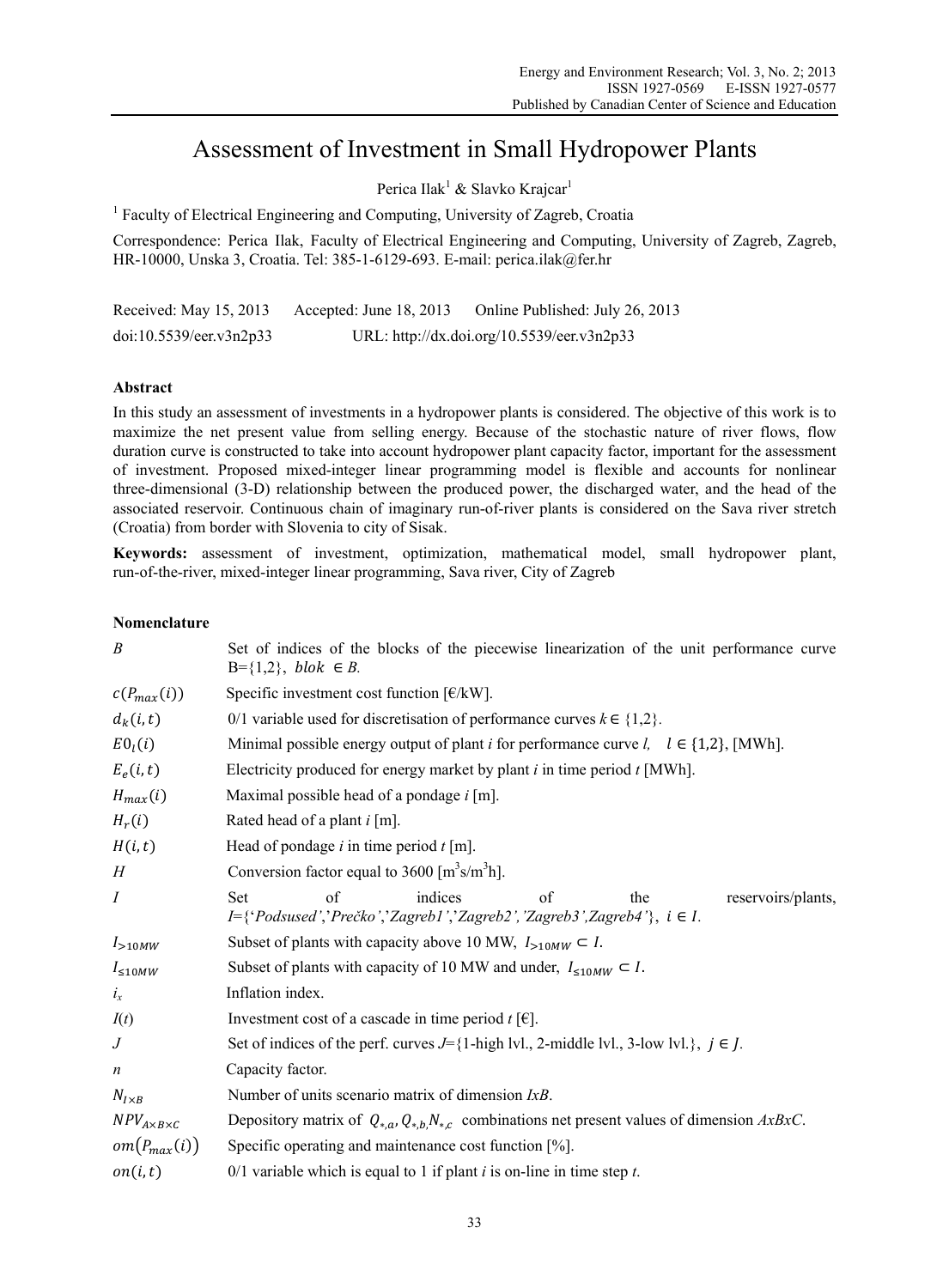| $O\&M(t)$             | Operating and maintenance cost of a cascade in time period $t$ [ $\epsilon$ ].                                           |
|-----------------------|--------------------------------------------------------------------------------------------------------------------------|
| $P_{max}(i)$          | Capacity of plant <i>i</i> [MW].                                                                                         |
| $Q_{min}(i)$          | Minimum water discharge of plant $i \text{ [m}^3/\text{s}]$ .                                                            |
| $Q_{max}(i)$          | Maximum water discharge of plant $i \, [\text{m}^3/\text{s}]$ .                                                          |
| $Q_{res}(i)$          | Residual flow of plant $i \text{ [m}^3/\text{s}]$ .                                                                      |
| $Q_{I\times A}$       | Rated flow scenario matrix of dimensions IxA.                                                                            |
| $Q_{I\times A}$       | Rated head scenario matrix of dimension $IxC$ .                                                                          |
| $q_v(i,t,blok)$       | Variable water discharge of a plant <i>i</i> in time period <i>t of</i> block <i>blok</i> [ $m^3/s$ ].                   |
| q(i,t)                | Total water discharge of plant <i>i</i> in time step $t \, [\text{m}^3/\text{s}]$ .                                      |
| R(t)                  | Revenue of a cascade in time period $t \in ]\in ]$ .                                                                     |
| r                     | Discount rate.                                                                                                           |
| s(i,t)                | Spillage of the reservoir <i>i</i> in time step $t \, [\text{m}^3]$ .                                                    |
| $\cal T$              | Set of indices of the steps of the optimization period, $T = \{1, 2, , T_{max}\}, t \in T, T_{max}$<br>$\in$ {20,25,30}. |
| $U_i$                 | Set of upstream reservoirs of plant <i>i</i> .                                                                           |
| $V_{min}(i)$          | Minimal possible utilizable volume of a plant $i \, [\text{m}^3]$ .                                                      |
| $V_{max}(i)$          | Maximal possible utilizable volume of a plant $i \, [\text{m}^3]$ .                                                      |
| V(i,t)                | Utilizable volume of a plant <i>i</i> in time interval $t \, [\text{m}^3]$ .                                             |
| W(i,t)                | Forecasted natural water inflow of the reservoir <i>i</i> in time step $t \, [\text{m}^3]$ .                             |
| w(i, t, blok)         | $0/1$ variable which is equal to 1 if water discharged by plant i has exceeded block blok in time<br>step $t$ .          |
| weight(t)             | Distribution of investment cost along y time intervals, $t \in y \subset T$ .                                            |
| X(i,t)                | Water content of the reservoir <i>i</i> in time step $t \, [\text{m}^3]$ .                                               |
| $X_{avg}(i, t)$       | Average water content of the reservoir <i>i</i> in time step $t \text{ [m}^3]$ .                                         |
| $X_{max}(i)$          | Maximal content of the reservoir $i \text{ [m}^3]$ .                                                                     |
| $X_l(i)$              | <i>l-th</i> discrete level of the content of the reservoir <i>i</i> , $l \in \{1,2\}$ [m <sup>3</sup> ].                 |
| $X_{min}(i)$          | Minimal content of the reservoir $i \text{ [m}^3]$ .                                                                     |
| X(i,0)                | Initial water content of the reservoir $i \text{ [m}^3]$ .                                                               |
| $X(i, T_{max})$       | Final water content of the reservoir $i \, [\text{m}^3]$                                                                 |
| Y                     | Number of hours in one year, 8760 [h].                                                                                   |
| $\pi_{fid}(t)$        | Feed-in-tariff in time step $t$ [ $\varepsilon/MWh$ ].                                                                   |
| $\pi_e(t)$            | Forecasted price of electricity in time step $t$ [ $\varepsilon$ /MWh].                                                  |
| $\rho_j(i)$           | Slope of the performance curve <i>j</i> of plant <i>i</i> [MWh/m <sup>3</sup> ].                                         |
| $\rho_v(blok)$        | Slope of the block <i>blok</i> of the utilizable volume function $[m^3/m^3/s]$ .                                         |
| $\Delta Q_{block}(i)$ | Maximum water discharge of block <i>blok</i> of plant $i \text{ B} = \{1,2\}$ , <i>blok</i> $\in B$ [m <sup>3</sup> /s]. |
|                       |                                                                                                                          |

# **1. Introduction**

Harnessing a stream for hydroelectric power is a major undertaking and careful planning is a necessary if a profitable hydropower plant (HPP) is to result. At the same time country water laws and environmental concerns must be accounted (WVU, 1978) for detailed insight of environmental impacts of small HPP and how to they compare to other renewables is given in (Kucukali & Baris, 2009).The general procedure in hydrologic study is to establish how much water is available to divert through turbine and the hydraulic head associated with this flow.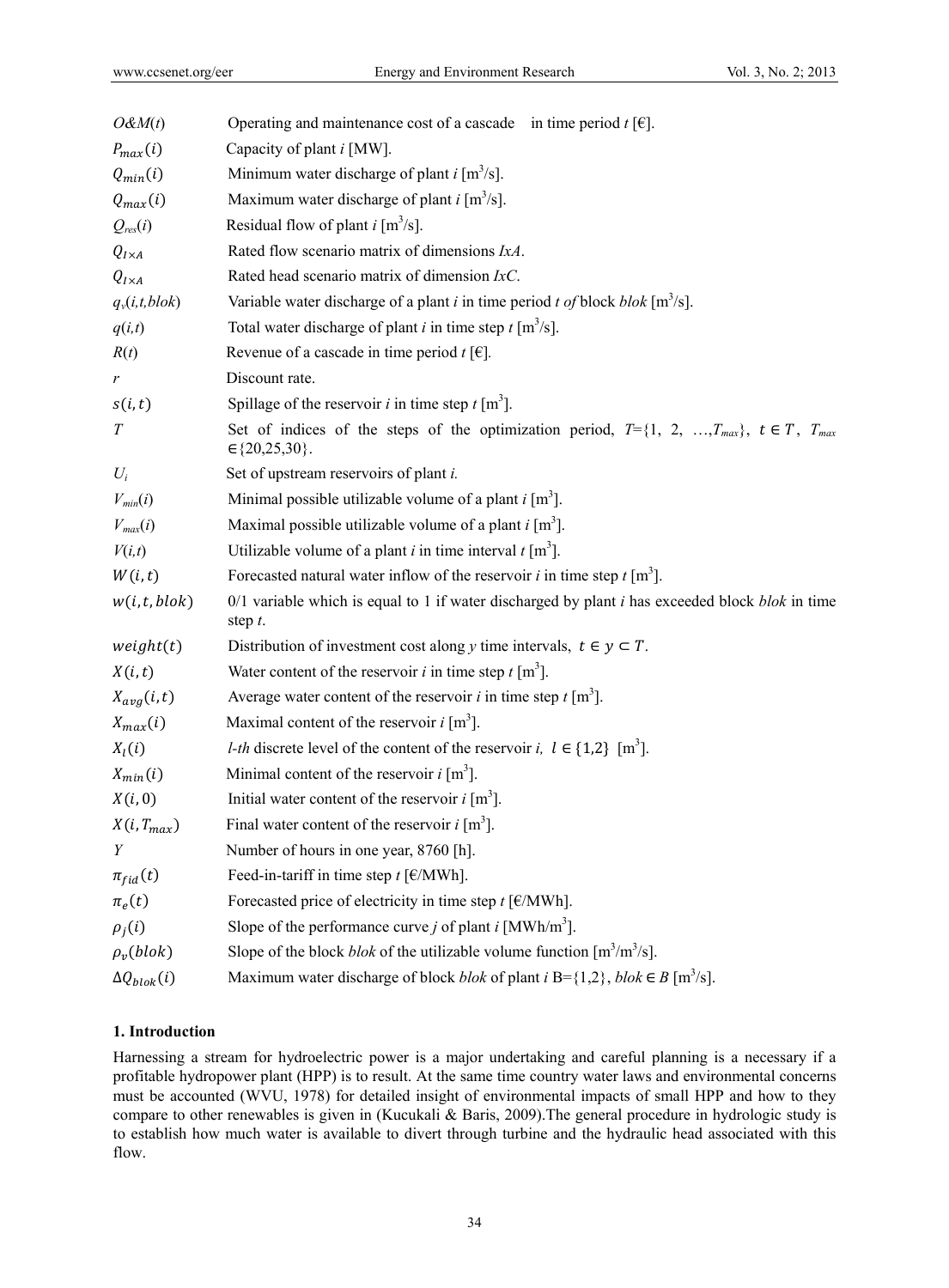

Figure 1. Line potential = function of mean annual flow and head difference *Δhi* of a reach

Hence a river line potential is observed. The line potential denotes the theoretical potential of streams and rivers which could be harnessed through a continuous chain of imaginary run-of-river plants (a scheme operating with no appreciable water storage). The relevant hydro potential is obtained by subdividing a stream or river into reaches along which discharge and longitudinal slope are approximately uniform as illustrated in Figure 1. It is normally defined on the basis of mean annual discharge and the difference in elevation between beginning and end of each reach. In this study tributary line potential is not considered. More details on how to evaluate river energy potential in (Weiss & Faeh, 1990; Korkmaz, 2007). When river line potential is established utilizable potential of each river reach is calculated. The utilizable potential is a function of utilizable volume of water and performance curves.

Scope of this work is limited to a basic understanding of modeling hydropower systems from financial point of view with easy to implement linear programming model, check (IRENA, 2012) for more on financial aspect of hydropower systems. This work will give interesting insight for those considering investing in small distributed hydro production. For those interested in technical aspect of small scale HPP check all volumes of (USACE, 1979). Also short insight how to evaluate potential location for HPP is given in (WVU, 1978) and more detailed insight in (ESHA, 2004). A review of different types of models developed to evaluate the cost of the small hydropower projects is given in (Mishra et al., 2011). In (Kucukali, 2011) new risk metric is implemented in hydro model for assessment of investment in river-type hydropower plant projects. To create dynamic models which seek to answer when to invest in small scale hydropower plants consult (Knutsen et al., 2010). Reconnaissance level of detail is warranted and some basic requirements when considering investing in hydropower plants will be discussed.

In Section III problem description and mathematical formulation of a model will be given, in Section IV case study is given of a potential investment in cascaded run-of-the-river HPPs on the Sava river and results are shortly discussed, annual energy production of cascade is estimated and if estimate appear to have a value exceeding the cost of building cascade then a feasibility level of study will be warranted which can be refined and prepared in greater detail that consider construction and maintenance (WVU, 1978).

## **2. Problem Description and Formulation**

## *2.1 Flow-Duration Curve*

Utilizable volume  $V$  of water is defined by flow duration curve (FDC) as illustrated on Figure 2 and pondage dimensions as illustrated on Figure 3. FDCs of observed river reaches are based on daily data since FDC developed from monthly data generally become increasingly less reliable if power storage is relatively small or nonexistent and will overestimate average energy production by as much as 15 to 50 percent, depending on the day-to-day variability of flow (USACE, 1979).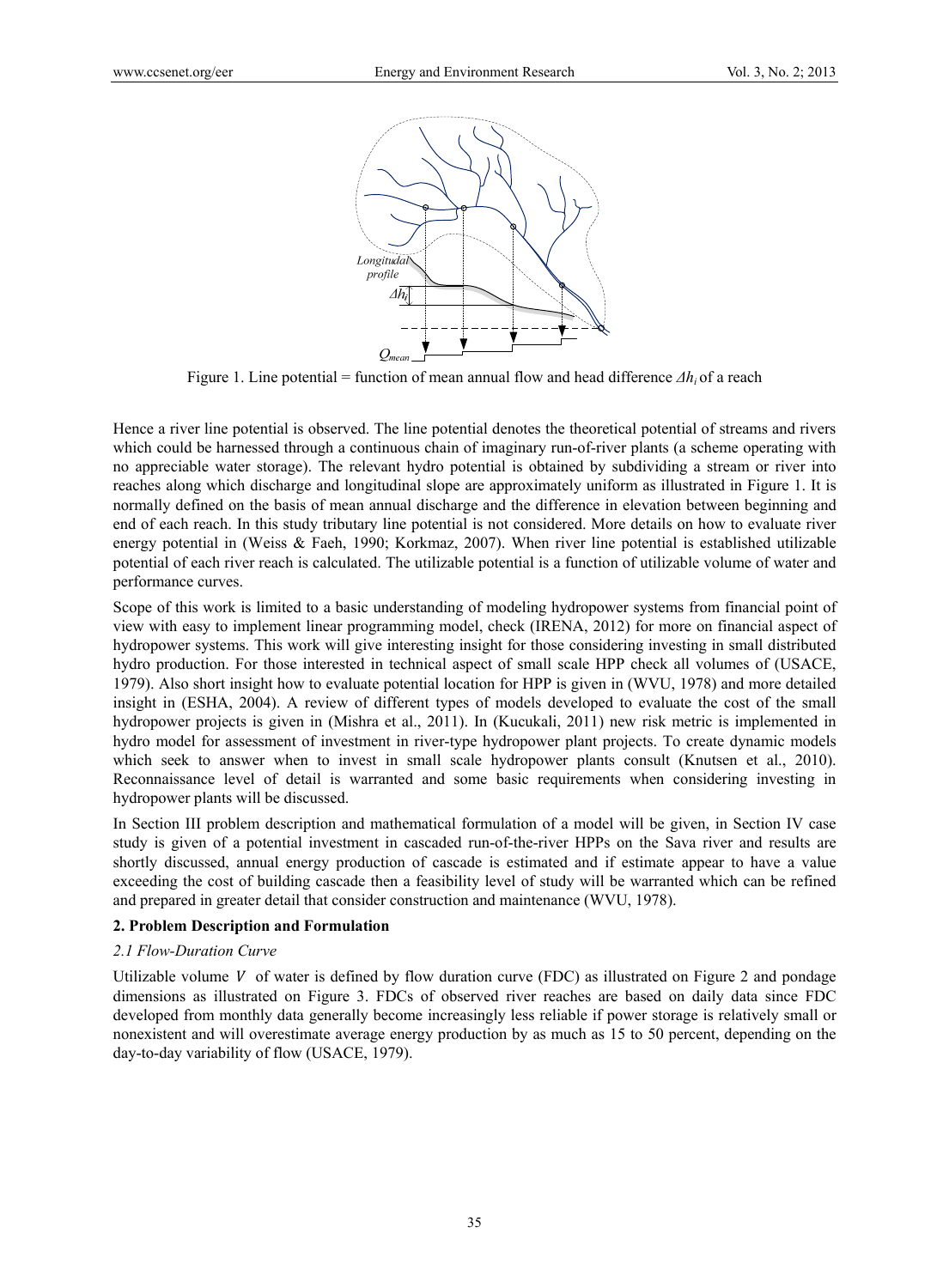

Figure 2. FDC of a river reach

For extremely high flows *Qext* the tailwater will rise so high that the net power head will become too small for the power plant to function. Unless there is available storage to regulate flows to more favorable discharge rates or a sluice to divert extreme flows from main riverbed then HPP will be inoperable in extremely high flows. Residual flow *Qres* and HPP minimum turbine discharge *Qmin* are taken into account to correctly evaluate utilizable volume.

## *2.2 Pondage*

Multipurpose projects usually allocate the total available storage to the various purposes proportional to some cost and benefit relationship or to achieve prescribed objectives. Often these objectives have conflicting demands on storage.



Figure 3. Pondage dimensions

Improved riverbed (Figure 3) of each river reach in this study is considered as pondage of associated HPP. Purpose of run-of-river scheme in this study is to maximize profit form electricity production and to stabilize head *H* of each river reach and consequently prevent flooding of nearby area. Pondage parameters  $w, w', v, L, h_1$ and  $h_2$  are determined by algorithm shown in Figure 8.

Pondage continuity equation is formulated as (1)-(2). For high exactness *Y* should strive to 0.

$$
X(i,t) = X(i,t-1) + \frac{1}{Y} \cdot W(i,t) + \frac{1}{Y} \cdot \sum_{j \in U} [V(j,t) + s(j,t)] - \frac{1}{Y} \cdot [V(i,t) + s(i,t)], \forall i \in I, \forall t \in T
$$

$$
X(i,t) \le X_{max}(i),
$$

$$
X(i,t) \ge X_{min}(i), \forall i \in I, \forall t \in T
$$
 $(2)$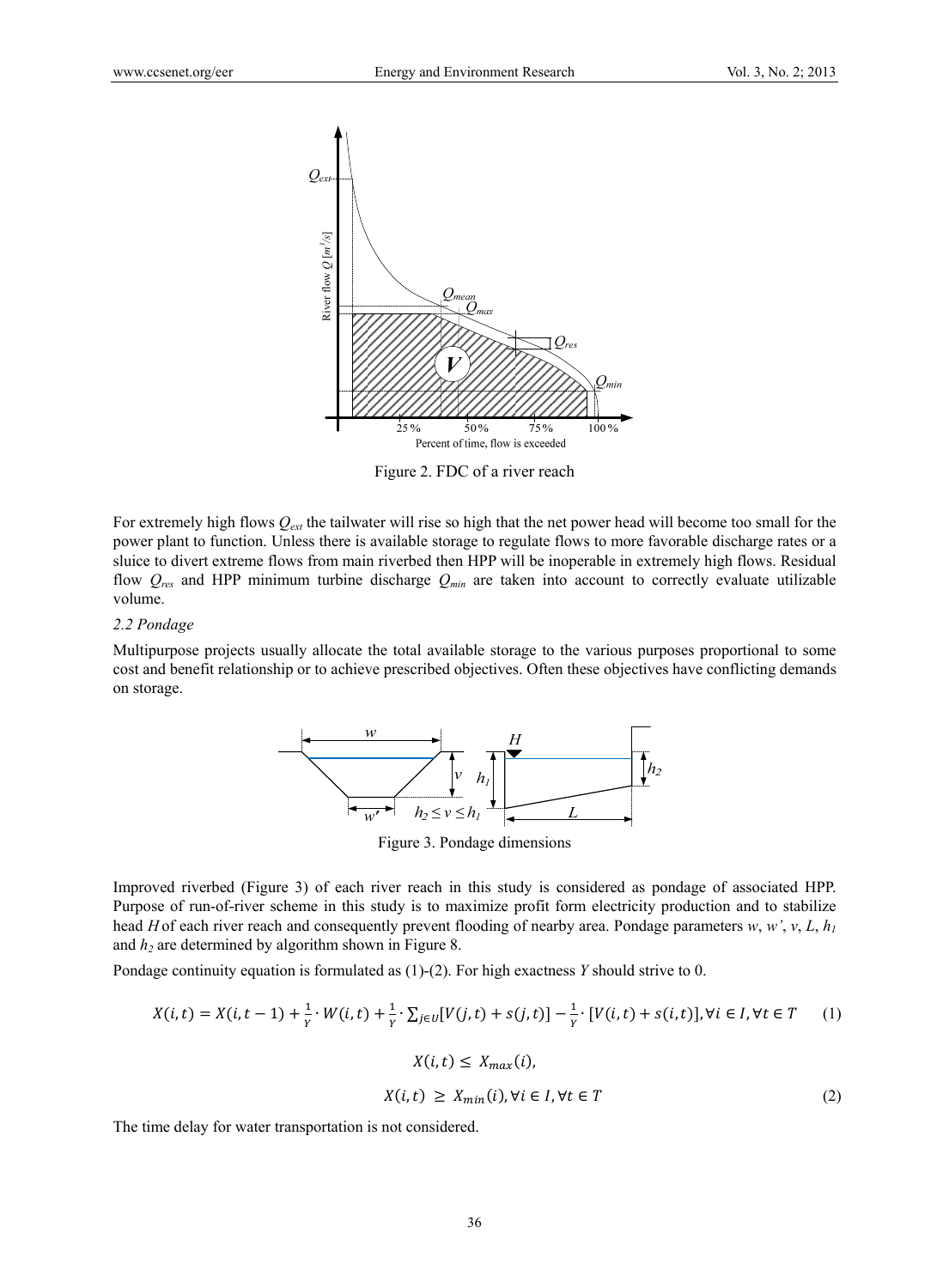## *2.3 Head Dependent Energy Production*

In order to obtain reasonable estimate of the annual power production performance curves are used (Figure 4). Defined performance curves account for efficiency characteristics and operating range limitation consistent with the turbine type likely to be installed (Perez-Diaz et al., 2010). More on performance curves in (Conejo et al., 2002; USACE, 1979).



Figure 4. Three-dimensional unit performance curves used for energy evaluation

Generally to assure that best choice of rated head *Hr*, rated turbine discharge *Qmax* and number of units *N* is selected, all combinations of scenarios  $H_r$ ,  $Q_{max}$  and  $N$  should be calculated, procedure for determining optimal rated flow, number of units and head is shown in Figure 8.

General procedure is to calculate and compare energy produced of turbines having a higher and a lower rated flow. Following establishment of the rated flow it needs to be checked if power is being lost because turbine discharge is consistently below lower boundaries, then HPP maximal capacity  $P_{max}$  is lowered and more units are added. If energy production  $E(i, t)$  increase is substantial, cost of the alternatives may be determined from the HPP specific investment cost function (Figure 6) and O&M specific costs function (Figure 7). Also first selection of the number of turbines needs to be compared with the lesser number of units.

The rated head of the turbine can be further refined by optimization in a similar manner. The annual power production is computed for higher and lower heads with the same capacity rating. The rated head yielding the highest annual output should be used.

In this paper performance curves (Figure 4) have been modeled through a piecewise linear formulation of Hill chart (Guan et al., 1999). Figure 4 shows linear performance curves with its associated slope  $\rho$  which is defined by HPP conversion capabilities  $[MW/m^3]$ .

There are 3 performance curves associated for 3 water contents (Figure 4).

Activation of corresponding performance curve is done by approach presented in (Conejo et al., 2002), with some improvements presented in (Rajšl & Ilak, 2012), and is shown in (3)-(9).

$$
X_{avg}(i,t) = \frac{x(i,t) + x(i,t-1)}{2}, \forall i \in I, \forall t \in T
$$
\n
$$
(3)
$$

$$
X_{avg}(i,t) \ge X_1(i) \cdot [d_1(i,t) - d_2(i,t)] + X_2(i) \cdot d_2(i,t), \ \forall i \in I, \forall t \in T
$$
\n
$$
(4)
$$

$$
X_{avg}(i, t) \le X_{max}(i) \cdot d_2(i, t) + X_1(i) \cdot [1 - d_1(i, t)] + X_2(i) \cdot [d_1(i, t) - d_2(i, t)], \forall i \in I, \forall t \in T
$$
 (5)

$$
d_1(i, t) \ge d_2(i, t),
$$
  
\n
$$
d_2(i, t) \ge d_3(i, t),
$$
  
\n
$$
d_3(i, t) \ge d_4(i, t), \forall i \in I, \forall t \in T
$$
  
\n(6)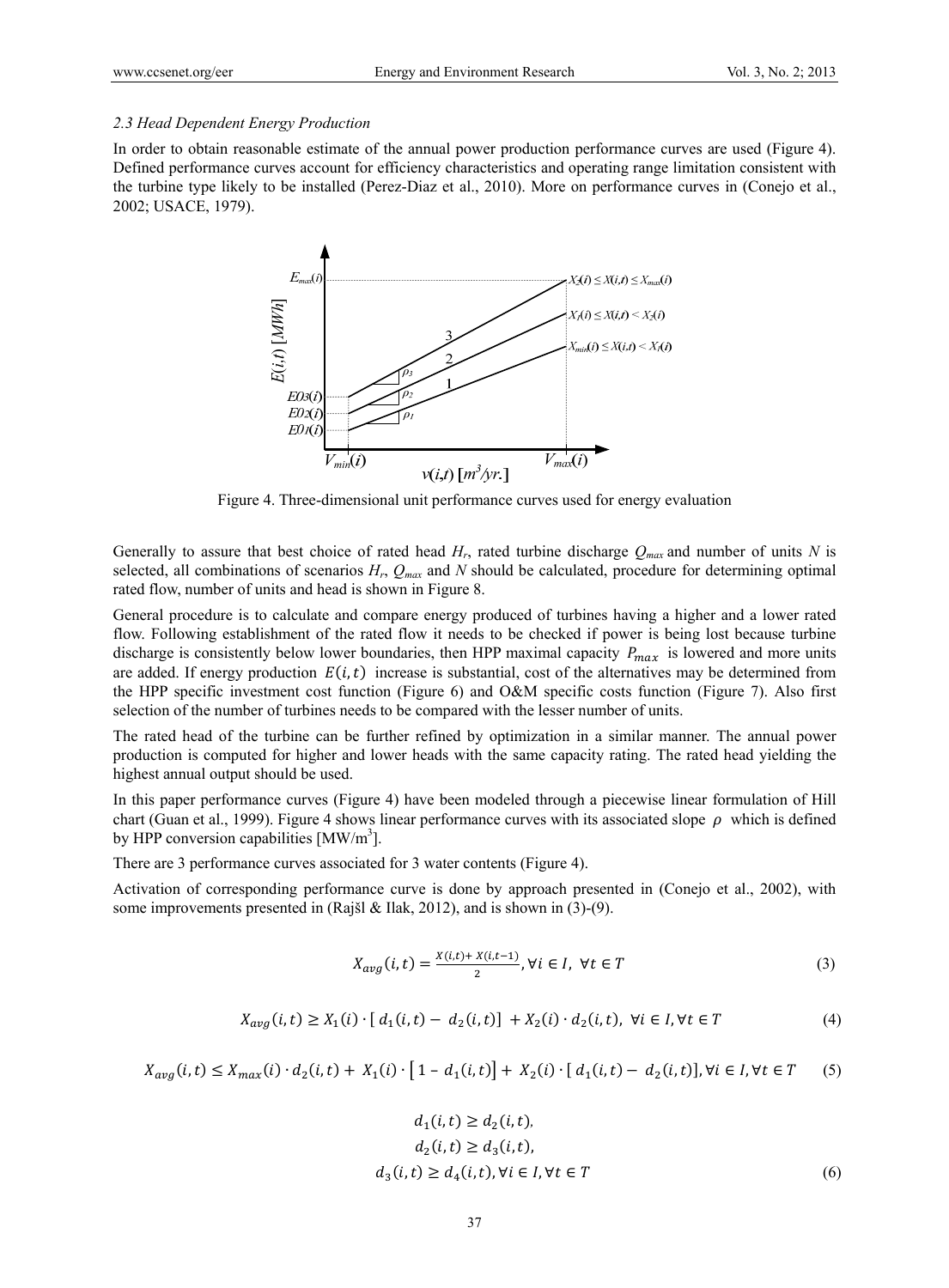Energy production performance curves (7)-(12).

$$
E(i,t) - E0_1(i) \cdot on(i,t) - v(i,t) \cdot \rho(i) - E_{max}(i) \cdot [d_1(i,t) + d_2(i,t)] \le 0
$$
  

$$
E(i,t) - E0_1(i) \cdot on(i,t) - v(i,t) \cdot \rho(i) + E_{max}(i) \cdot [d_1(i,t) + d_2(i,t)] \ge 0, \forall i \in I, \forall t \in T
$$
 (7)

$$
E(i, t) - E0_2(i) \cdot on(i, t) - v(i, t) \cdot \rho(i) - E_{max}(i) \cdot [1 - d_1(i, t) + d_2(i, t)] \le 0
$$
  

$$
E(i, t) - E0_2(i) \cdot on(i, t) - v(i, t) \cdot \rho(i) + E_{max}(i) \cdot [1 - d_1(i, t) + d_2(i, t)] \ge 0, \forall i \in I, \forall t \in T
$$
 (8)

$$
E(i, t) - E0_3(i) \cdot on(i, t) - v(i, t) \cdot \rho(i) - E_{max}(i) \cdot [2 - d_1(i, t) - d_2(i, t)] \le 0
$$
  

$$
E(i, t) - E0_3(i) \cdot on(i, t) - v(i, t) \cdot \rho(i) + E_{max}(i) \cdot [2 - d_1(i, t) - d_2(i, t)] \ge 0, \forall i \in I, \forall t \in T
$$
 (9)

To correctly calculate annual energy production it is necessary to calculate annual utilizable volume  $V(i,t)$ correctly (Figure 5). To do that  $V(i,t)$  needs to be expressed as a function of HPP water discharge  $q(i,t)$  as it is shown in  $(11)$ .

Turbine water discharge of plant *i* in time step *t* (10).

$$
q(i,t) = Q_{min}(i) + \sum_{block=1}^{2} q_{v}(i,t,blok), \forall i \in I, \forall t \in T
$$
\n(10)

Utilizable volume of plant  $i$  in time step  $t(11)$ .

$$
V(i,t) = f(q(i,t)) = V_{min}(i) + v(i,t), \forall i \in I, \forall t \in T
$$
\n
$$
(11)
$$

Where  $V_{min}(i)$  is minimum possible utilizable volume of plant  $i$  (12) which can be determined from Figure 10 and  $v(i, t)$  is variable utilizable volume of plant *i* in time step *t* (13).

$$
V_{min}(i) = g(Q_{min}(i)), \forall i \in I, \forall t \in T
$$
\n(12)

$$
v(i, t) = H \cdot Y \cdot \sum_{b \mid b \mid k = 1}^{2} \rho_v(b \mid b \mid c) \cdot q_v(i, t, \text{block}), \forall i \in I, \forall t \in T
$$
\n
$$
(13)
$$

Function  $V(i, t)$  illustrated in Figure 5 is modeled through use of binary variables (14).

$$
q_v(i, t, 1) \leq \Delta Q_1(i) \cdot on(i, t)
$$
  
\n
$$
q_v(i, t, 1) \geq \Delta Q_1(i) \cdot w(i, t, 1)
$$
  
\n
$$
q_v(i, t, 2) \leq \Delta Q_2(i) \cdot w(i, t, 1)
$$
  
\n
$$
q_v(i, t, 2) \geq \Delta Q_2(i) \cdot w(i, t, 2), \quad \forall i \in I, \forall t \in T
$$
\n(14)

To prevent model to calculate with discharge above turbine maximal discharge  $Q_{max}(i)$  in time period *t* constraint (15) is defined.

$$
q(i, t) \le Q_{max}(i), \ \forall i \in I, \ \forall t \in T
$$
\n
$$
(15)
$$

Important characteristic of function (11) is its concave nature important for assessment of investment (Figure 5). The greater the chosen value of the maximal turbine discharge, the smaller proportion the year that the system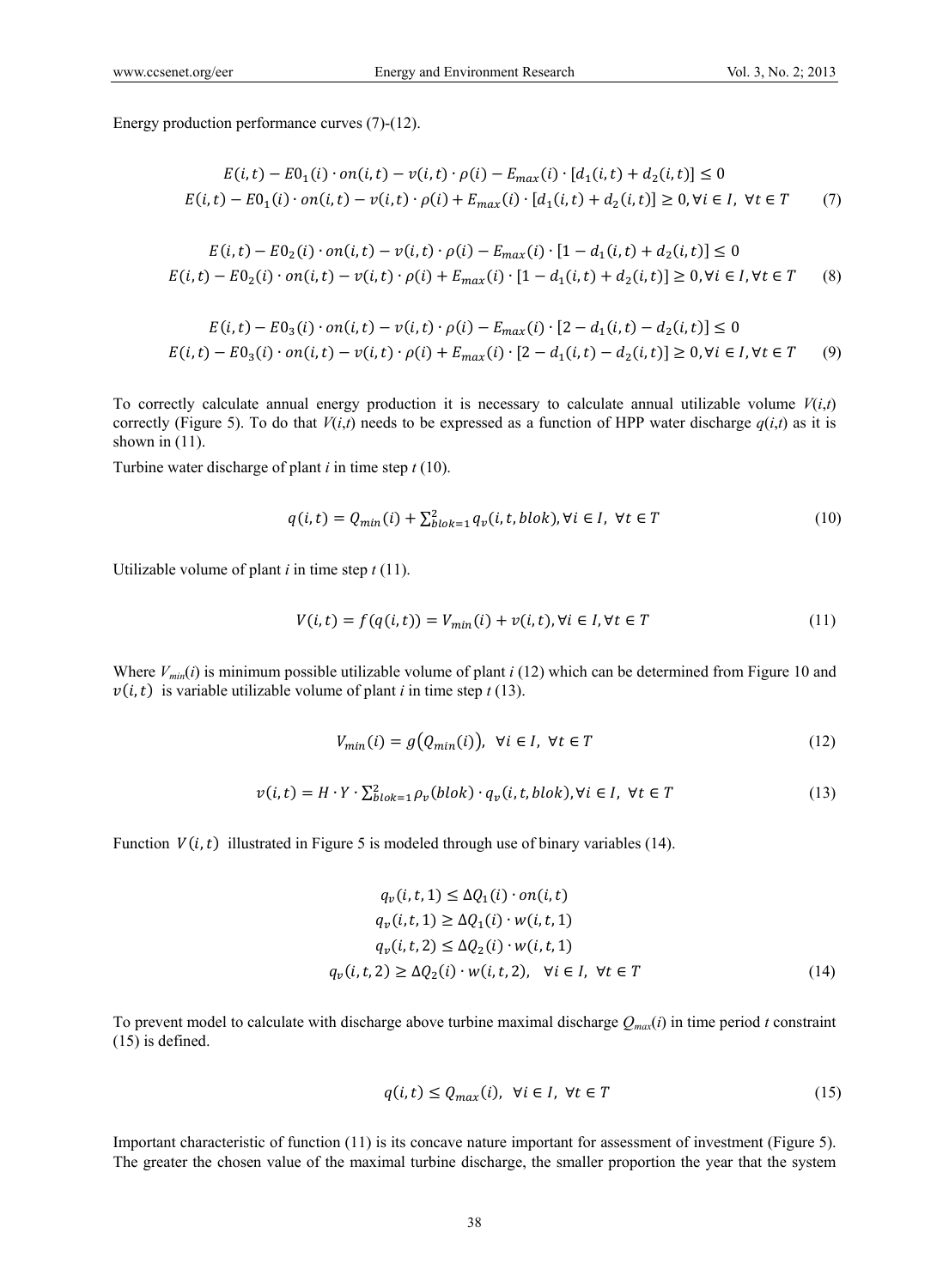will be operating on full power, i.e. it will have a lower capacity factor *n* as it is depicted on Figure 5 (ESHA, 2004; BHA, 2005).



Figure 5. Utilized volume and capacity factor as a function of turbine flow

#### *2.4 Revenues and Expenses*

The largest share in investment cost for large hydropower plant is typically taken up by civil works for the construction of the hydropower plant (such as dam, tunnels, canal and construction of powerhouse, etc.). Electrical and mechanical equipment usually contributes less to the cost. However, for hydropower projects where the installed capacity is less than 5 MW, the costs of electro-mechanical equipment may dominate total cost due to high specific cost of small-scale equipment (IRENA, 2012). Specific cost of investment in HPP is depicted on Figure 6 and is piecewise linear function.



Figure 6. Specific investment cost of a HPP as a function of installed capacity



Figure 7. Specific O&M costs as a function of installed capacity

HPP usually require little maintenance, and operation costs will be low. When in cascade along a river, centralized control can reduce O&M costs to very low levels. In this study O&M specific costs are depicted on Figure 7 according to (IRENA, 2012).

*2.5 Objective Function and Algorithm* 

Maximize:

$$
NPV = \sum_{t=y+1}^{t=T} \frac{(1+i_{x})^{t} (R(t)-0 \& M(t))}{(1+r)^{t}} - \sum_{t=1}^{t=y} \frac{(1+i_{x})^{t} I(t)}{(1+r)^{t}}
$$
(16)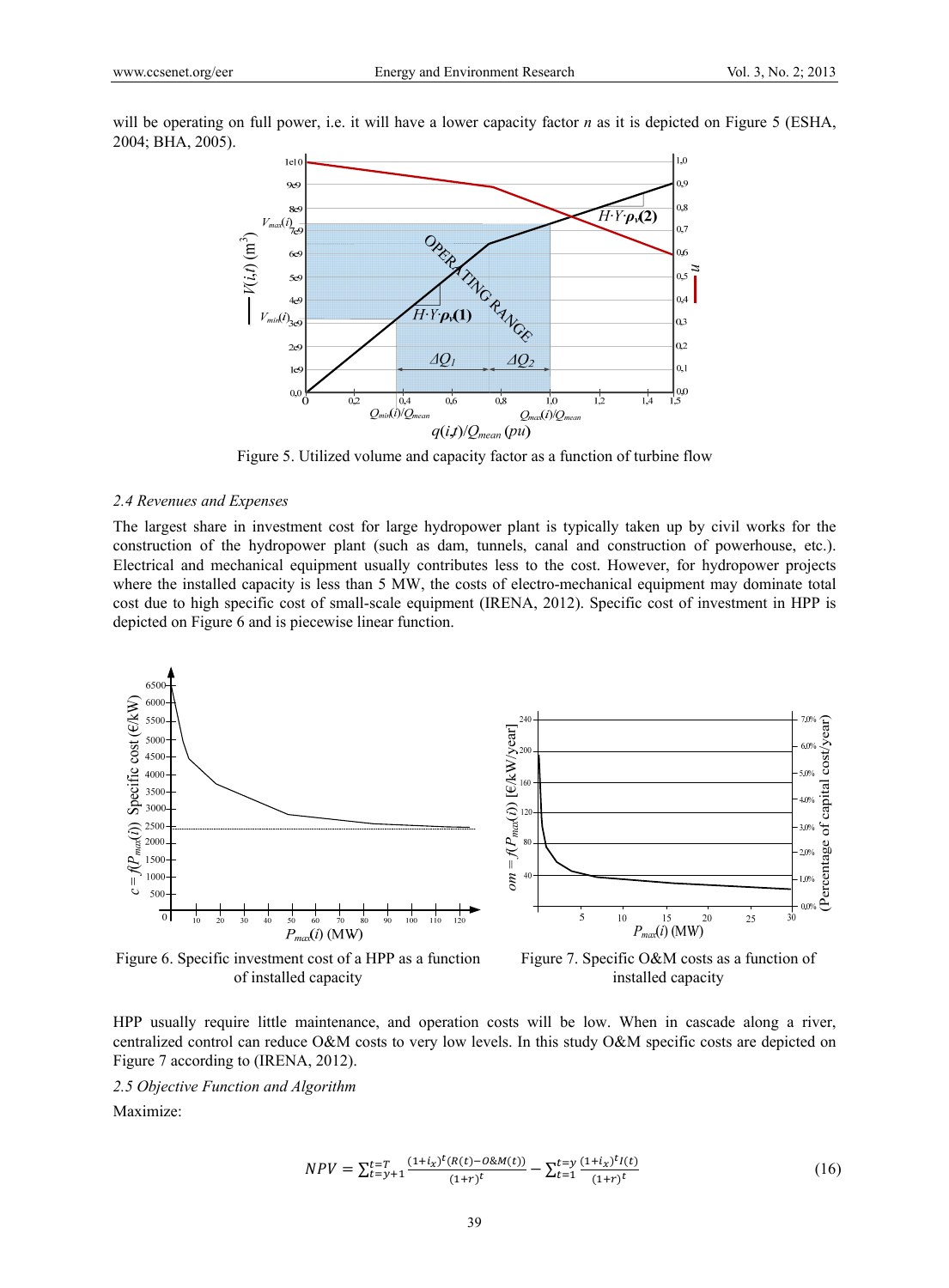Expression (16) assumes that the project will be developed in *y* years (time intervals). At the end of *y*-th year the whole development is finished and paid. The electricity revenues and O&M costs are made effective at the end of each year and begin at the end of the *y*-th year (ESHA. 2004).

Revenue part of (13):

$$
R(t) = \pi_e(t) \cdot \sum_{i \in I_{>10MW}} E(i, t) + \pi_{fid} \cdot \sum_{i \in I_{\le 10MW}} E(i, t) \ \forall i \in I, \forall t \in T
$$
 (17)

Operating and maintenance part:

$$
O\&M(t) = \frac{\sum_{i \in I} om(P_{max}(i))}{100} \cdot \sum_{t=1}^{t=y} \frac{(1+i)^{t}I(t)}{(1+r)^{t}} \ \forall i \in I, \forall t \in T
$$
\n(18)

Investment cost:

$$
I(t) = weight(t) \cdot \sum_{i \in I} c(P_{max}(i)) \cdot P_{max}(i) \ \forall i \in I, \ \forall t \in T
$$
\n
$$
(19)
$$

Expression (20) defines how investment cost is distributed over *y* years.

$$
\sum_{t=1}^{y} weight(t) = 1
$$
 (20)

Simple heuristic algorithm for reconnaissance detail of study for cascaded run-of-river HPPs.

## **Start**

$$
A \in \mathbb{N}, B \in \mathbb{N}, C \in \mathbb{N}, i \in I
$$
  
\nMatrices  $Q_{I \times A}, N_{I \times B}, H_{I \times C}, NPV_{A \times B \times C};$   
\nColumn vectors  $Q_{max_{I \times 1}, N_{I \times 1}, H_{T_{I \times 1}}}$   
\n $a = 1, 2, 3, ..., A; b = 1, 2, 3, ..., B; c = 1, 2, 3, ..., C;$   
\nwhile  $a \le A$   
\n{  
\n $Q_{max} = Q_{*,a}$   
\nwhile  $b \le B$   
\n{  
\n $N = N_{*,b}$   
\nwhile  $c \le C$   
\n{  
\n $H_r = H_{*,c}$   
\n $MLP: max\{Net Present Value\};$   
\n $c + +;$   
\n $b + +;$   
\n $a + +;$   
\n}

**Stop** 

Figure 8. Heuristic algorithm for assessment of investment in cascaded run-of-river HPPs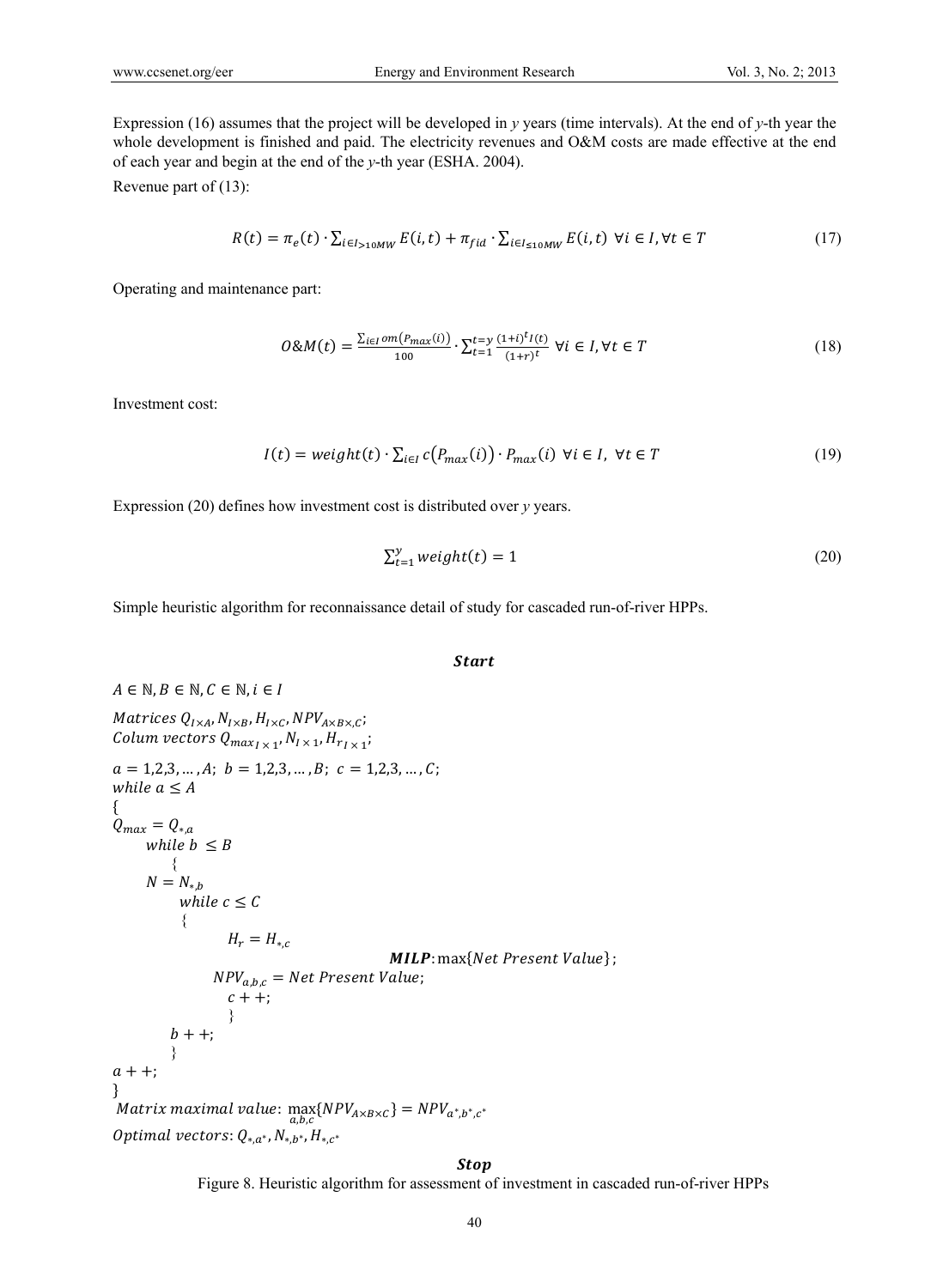Model is defined as a mixed-integer linear program using indexed assignments (Rosenthal, 2012). The presented results were obtained on 3.4 GHz based processor with 8 GB RAM using CPLEX under General Algebraic Modeling System (GAMS).

# **3. Case Study and Results**

Virtual hydropower system (HPS) Sava (Croatia) is modelled as illustrated on Figure 9. Observed 6 river reaches consists of: 6 pondages, 6 run-of-river HPP and a sluice.



Figure 9. HPS sava

Because of computational effectiveness, it should be noted that time periods of 1 year are considered.

Since there is a sluice in pondage 2, extreme water flows will not reduce utilizable volume by extreme tailwater rise.

The conventional propeller and very low head (VLH) Kaplan turbines are considered which are operated at power outputs with flows from 40 to 100 percent of rated flow  $Q_{max}(i)$ . Performance curves (Figure 4) and pondage (Figure 9) parameters are shown in Table 1.

Table 1. HPP performance curves and associated pondage parameters

| <b>HPP</b> | $\rho_1$                                                   | $\rho_2$ | $\rho_3$ |  | $X_{min}$ $X_1$ $X_2$ | $X_{max}$ | $H_{max}$ |
|------------|------------------------------------------------------------|----------|----------|--|-----------------------|-----------|-----------|
|            | 1 2,207E-5 2,207E-5 2,207E-5 3E6 3.3E6 3.66E6 4.078E6      |          |          |  |                       |           | - 9       |
|            | 2 1,839 E-5 1,839 E-5 1,839 E-5 4.6 E6 5 E6 5.4 E6 6.75 E6 |          |          |  |                       |           | 7.5       |
| 3          | 9,197E-6 9,197E-6 9,197E-6 1.2E6 1.4E6 1.7E6 1.903E6       |          |          |  |                       |           | 3.75      |
|            | 4 9,197E-6 9,197E-6 9,197E-6 1.2E6 1.4E6 1.7E6 1.9406E6    |          |          |  |                       |           | 3,75      |
|            | 5 9,197E-6 9,197E-6 9,197E-6 0.4E6 0.5E6 0.6E6 0.7875E6    |          |          |  |                       |           | 3,75      |
|            | 6 9,197E-6 9,197E-6 9,197E-6 1.7E6 2.0E6 2.3E6 2.718E6     |          |          |  |                       |           | 3.75      |

Since there is no important tributary in observed river reaches, one FDC is constructed and is assigned to all 6 river reaches. FDC used in this paper is piecewise linear function with 3 linear parts and is an arithmetic mean of four FDC based on daily flows of periods from time intervals: 1997 to 1987, 1988 to 1993, 1988 to 1998 and 1994 to 1999. Resulting FDC is linearized and is depicted on Figure 10.

Mean annual discharge  $Q_{mean}$  of each river reach is 320 m<sup>3</sup>/s. Residual water flow  $Q_{res}$  is 20 m<sup>3</sup>/s. Maximal flow  $Q_{ext}$  of each river reach is 800 m<sup>3</sup>/s. Electric energy price  $\pi_e$  is 43.6  $\epsilon$ /MWh and is average price of base load power at EPEX Spot (EEX, 2012) for 2003 to 2012 period. Feed-in-tariff  $\pi_{fit}$  is 56  $\epsilon$ /MWh. Discount rate *r* is 8.2 %. Inflation index *i* is 2 %, number of investment years *y* is 1 and utilizable volume function slopes  $\rho$ <sub>*v*</sub>(1) and  $\rho_v(2)$  are 0.8616 and 0.3618 respectively. Number of units is set to  $N(i) = 1$  for all *i* and since stabilizing head  $H(i, t)$  of each river reach is one of the major concerns in this study and maximal possible head  $H_{max}(i)$  is predetermined by geographical and urbanization constraints thus rated head *Hr*(*i*) won't be optimized.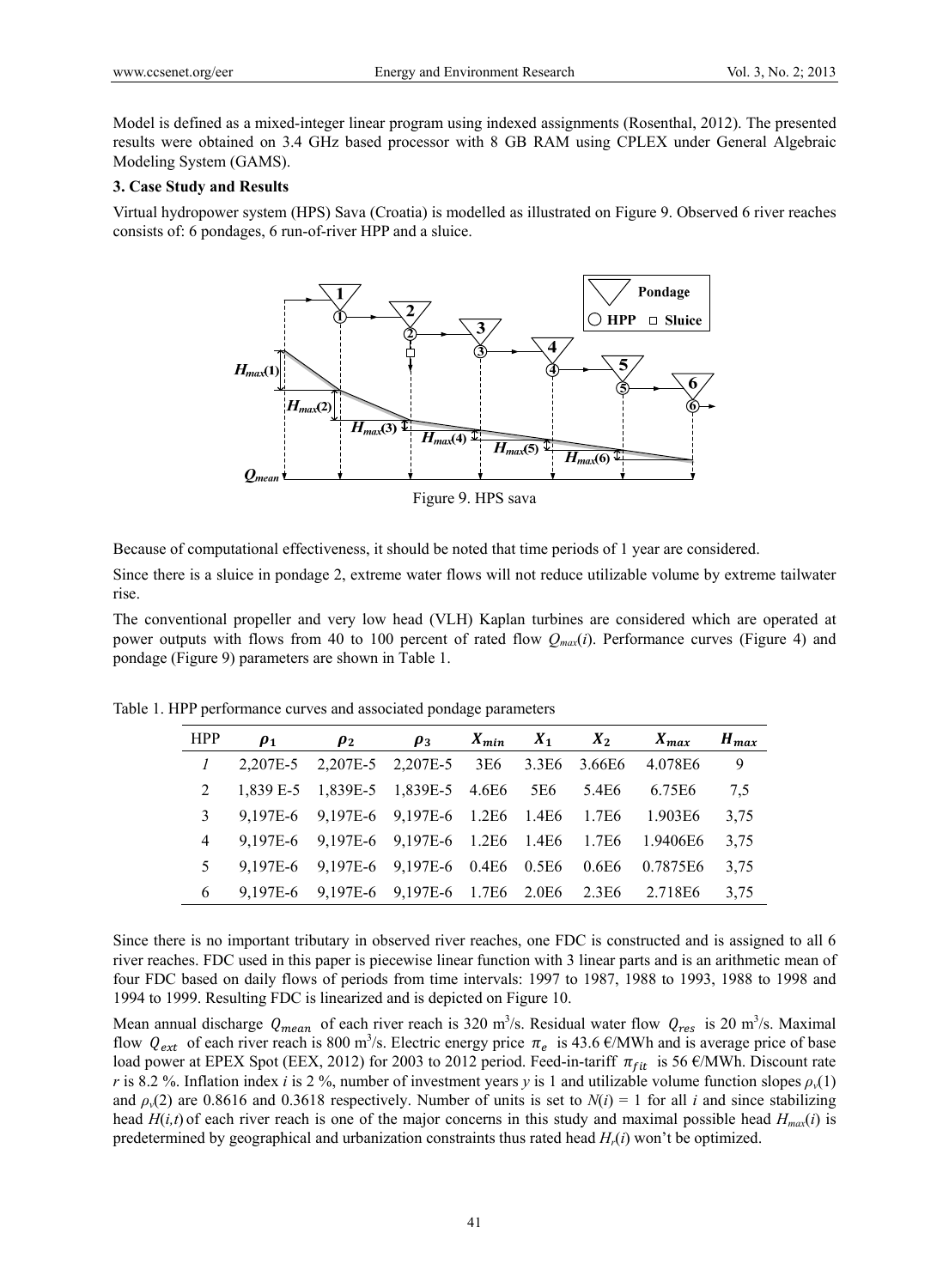

Figure 10. Linearized FDC less residual flow and extreme flows

Consequently results are obtained for set of three observed periods  $T_{max} \in \{20, 25, 30\}$  with scenario matrix  $Q_{I \times A} = [1.5, 1.25, 1.0, 0.75, 0.5, 0.4, 0.33]^T [pu]$  with  $A = 1$ , since one scenario of rated flows is used.

Table 2. Output data for time horizon of 20 years

|                                                                                                                                                                                                                      | River flow<br>$\overline{0}$<br>Figure 10. Linearized FDC less residual flow and extreme flows | $a_2$<br>25% | $\underbrace{Q_{mean}(i)}_{q(i,t)}$<br>V(i,t)<br>50 %<br>Percent of time flow is exceeded | 75 %      | 100 %     |           |           |
|----------------------------------------------------------------------------------------------------------------------------------------------------------------------------------------------------------------------|------------------------------------------------------------------------------------------------|--------------|-------------------------------------------------------------------------------------------|-----------|-----------|-----------|-----------|
| Consequently results are obtained for set of three observed periods $T_{max} \in \{20, 25, 30\}$ with<br>$Q_{I \times A} = [1.5, 1.25, 1.0, 0.75, 0.5, 0.4, 0.33]^T [pu]$ with $A = 1$ , since one scenario of rated |                                                                                                |              |                                                                                           |           |           |           |           |
| Table 2. Output data for time horizon of 20 years                                                                                                                                                                    |                                                                                                |              |                                                                                           |           |           |           |           |
| $Q_{max}/Q_{mean}$                                                                                                                                                                                                   | 1,5                                                                                            | 1,25         | $\mathbf{1}$                                                                              | 0,75      | 0,5       | 0,4       | 0,33      |
| $\boldsymbol{n}$                                                                                                                                                                                                     | 0,61171                                                                                        | 0,69375      | 0,7787                                                                                    | 0,8616    | 0,9025    | 0,9259    | 0,9875    |
| $NPV$ [mil. $\in$ ]                                                                                                                                                                                                  | $-164$                                                                                         | $-120$       | $-43,6$                                                                                   | $-29,3$   | $-37,6$   | $-27,9$   | $-33,5$   |
| $NPV$ [%]                                                                                                                                                                                                            | $-32,929$                                                                                      | $-27,396$    | $-12,035$                                                                                 | $-10,135$ | $-16,686$ | $-14,686$ | $-19,606$ |
| IRR [%]                                                                                                                                                                                                              | 3,128                                                                                          | 4,12         | 6,4842                                                                                    | 6,731     | 5,64011   | 5,99      | 5,09      |
| $W$ [GWh]                                                                                                                                                                                                            | 646,78                                                                                         | 638,38       | 565,78                                                                                    | 461,22    | 314,92    | 253,55    | 215,36    |
| $O\&M$ [mil. $\epsilon$ ]                                                                                                                                                                                            | 39,5                                                                                           | 34,6         | 30,9                                                                                      | 30,1      | 27,2      | 23,8      | 26,2      |
| $I$ [mil. $\epsilon$ ]                                                                                                                                                                                               | 459                                                                                            | 402          | 331                                                                                       | 259       | 198       | 166       | 145       |
| $P_{max}(1)$ [MW]                                                                                                                                                                                                    | 35,785                                                                                         | 29,799       | 23,839                                                                                    | 17,879    | 11,919    | 9,536     | 7,867     |
| $P_{max}$ (2) [MW]                                                                                                                                                                                                   | 29,798                                                                                         | 24,832       | 19,866                                                                                    | 14,899    | 9,933     | 7,946     | 6,556     |
| $P_{max}(3)$ [MW]                                                                                                                                                                                                    | 14,899                                                                                         | 12,416       | 9,933                                                                                     | 7,45      | 4,966     | 3,973     | 3,278     |
| $P_{max}(4)$ [MW]                                                                                                                                                                                                    | 14,899                                                                                         | 12,416       | 9,933                                                                                     | 7,45      | 4,966     | 3,973     | 3,278     |
| $P_{max}(5)$ [MW]                                                                                                                                                                                                    | 14,899                                                                                         | 12,416       | 9,933                                                                                     | 7,45      | 4,966     | 3,973     | 3,278     |
| $P_{max}(6)$ [MW]                                                                                                                                                                                                    | 14,899                                                                                         | 12,416       | 9,933                                                                                     | 7,45      | 4,966     | 3,973     | 3,278     |
| Table 3. Output data for time horizon of 25 years                                                                                                                                                                    |                                                                                                |              |                                                                                           |           |           |           |           |
| $Q$ max $\mathcal{Q}$ mean                                                                                                                                                                                           | 1,5                                                                                            | 1,25         | 1                                                                                         | 0,75      | 0,5       | 0,4       | 0,33      |
| $\boldsymbol{n}$                                                                                                                                                                                                     | 0,61171                                                                                        | 0,69375      | 0,7787                                                                                    | 0,8616    | 0,9025    | 0,9259    | 0,9875    |
| $NPV$ [mil. $\in$ ]                                                                                                                                                                                                  | $-130$                                                                                         | $-87$        | $-11,0$                                                                                   | $-3,25$   | $-19,4$   | $-12,2$   | $-20,9$   |
| $NPV$ [%]                                                                                                                                                                                                            | $-25,798$                                                                                      | $-19,889$    | $-3,007$                                                                                  | $-1,122$  | $-8,498$  | $-6,349$  | $-12,025$ |
| IRR [%]                                                                                                                                                                                                              | 4,8552                                                                                         | 5,7157       | 7,83875                                                                                   | 8,06      | 7,12      | 7,39      | 6,593     |
| $W$ [GWh]                                                                                                                                                                                                            | 666,74                                                                                         | 638,38       | $5,66E+07$                                                                                | 461,22    | 314,92    | 253,55    | 215,36    |
| O&M [mil. $\in$ ]                                                                                                                                                                                                    | 44,0                                                                                           | 38,6         | 34,5                                                                                      | 33,6      | 30,3      | 26,5      | 29,2      |
| $I$ [mil. $\epsilon$ ]                                                                                                                                                                                               | 459                                                                                            | 402          | 331                                                                                       | 259       | 198       | 166       | 145       |
| $P_{max}(1)$ [MW]                                                                                                                                                                                                    | 35,785                                                                                         | 29,799       | 23,839                                                                                    | 17,879    | 11,919    | 9,536     | 7,867     |
| $P_{max}(2)$ [MW]                                                                                                                                                                                                    | 29,798                                                                                         | 24,832       | 19,866                                                                                    | 14,899    | 9,933     | 7,946     | 6,556     |
| $P_{max}(3)$ [MW]                                                                                                                                                                                                    | 14,899                                                                                         | 12,416       | 9,933                                                                                     | 7,45      | 4,966     | 3,973     | 3,278     |
| $P_{max}(4)$ [MW]                                                                                                                                                                                                    | 14,899                                                                                         | 12,416       | 9,933                                                                                     | 7,45      | 4,966     | 3,973     | 3,278     |
| $P_{max}(5)$ [MW]                                                                                                                                                                                                    | 14,899                                                                                         | 12,416       | 9,933                                                                                     | 7,45      | 4,966     | 3,973     | 3,278     |
| $P_{max}(6)$ [MW]                                                                                                                                                                                                    | 14,899                                                                                         | 12,416       | 9,933                                                                                     | 7,45      | 4,966     | 3,973     | 3,278     |
|                                                                                                                                                                                                                      |                                                                                                |              |                                                                                           |           |           |           |           |

Table 3. Output data for time horizon of 25 years

| $Q_{\mathit{max}}/Q_{\mathit{mean}}$ | 1,5       | 1,25      | 1          | 0.75     | 0,5      | 0,4      | 0.33      |
|--------------------------------------|-----------|-----------|------------|----------|----------|----------|-----------|
| $\boldsymbol{n}$                     | 0,61171   | 0,69375   | 0,7787     | 0,8616   | 0.9025   | 0,9259   | 0,9875    |
| $NPV$ [mil. $\in$ ]                  | $-130$    | $-87$     | $-11,0$    | $-3,25$  | $-19.4$  | $-12,2$  | $-20.9$   |
| $NPV$ [%]                            | $-25,798$ | $-19,889$ | $-3,007$   | $-1,122$ | $-8,498$ | $-6,349$ | $-12,025$ |
| $IRR \, [%]$                         | 4,8552    | 5,7157    | 7,83875    | 8,06     | 7,12     | 7.39     | 6,593     |
| $W$ [GWh]                            | 666,74    | 638,38    | $5,66E+07$ | 461,22   | 314,92   | 253,55   | 215,36    |
| $O\&M$ [mil. $\epsilon$ ]            | 44,0      | 38,6      | 34,5       | 33,6     | 30,3     | 26.5     | 29,2      |
| $I$ [mil. $\epsilon$ ]               | 459       | 402       | 331        | 259      | 198      | 166      | 145       |
| $P_{max}(1)$ [MW]                    | 35,785    | 29,799    | 23,839     | 17,879   | 11,919   | 9,536    | 7,867     |
| $P_{max}(2)$ [MW]                    | 29,798    | 24,832    | 19,866     | 14,899   | 9.933    | 7,946    | 6,556     |
| $P_{max}(3)$ [MW]                    | 14,899    | 12,416    | 9,933      | 7.45     | 4,966    | 3,973    | 3,278     |
| $P_{max}(4)$ [MW]                    | 14,899    | 12,416    | 9,933      | 7.45     | 4,966    | 3,973    | 3,278     |
| $P_{max}(5)$ [MW]                    | 14,899    | 12,416    | 9,933      | 7.45     | 4,966    | 3,973    | 3,278     |
| $P_{max}(6)$ [MW]                    | 14,899    | 12,416    | 9,933      | 7.45     | 4,966    | 3,973    | 3,278     |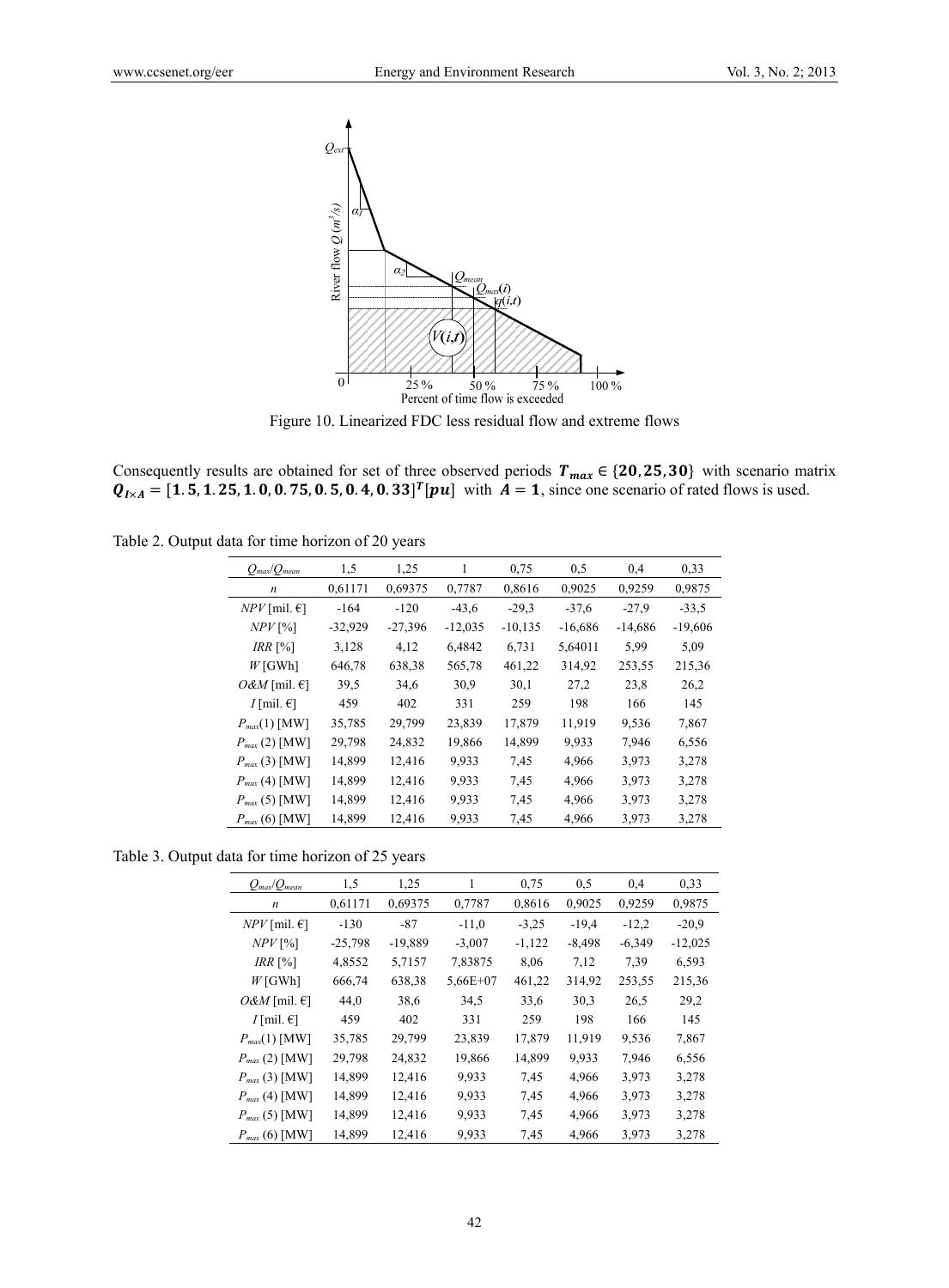| $Q_{\textit{max}}\!/Q_{\textit{mean}}$ | 1,5       | 1,25      | 1      | 0.75   | 0,5      | 0,4      | 0,33     |
|----------------------------------------|-----------|-----------|--------|--------|----------|----------|----------|
| $\boldsymbol{n}$                       | 0,61171   | 0,69375   | 0,7787 | 0,8616 | 0.9025   | 0.9259   | 0.9875   |
| $NPV$ [mil. $\in$ ]                    | $-104$    | $-63.8$   | 14,2   | 16,1   | $-5,87$  | $-56.8$  | $-11,5$  |
| $NPV$ [%]                              | $-20,553$ | $-14,387$ | 3,603  | 5,452  | $-2,544$ | $-0.292$ | $-6,547$ |
| $IRR \, [%]$                           | 5,868     | 6,6225    | 8.58   | 8,7891 | 7.91     | 8,165    | 7,425    |
| $W$ [GWh]                              | 679,33    | 638,38    | 565,78 | 461,22 | 314,92   | 253,55   | 215,36   |
| $O\&M$ [mil. $\epsilon$ ]              | 47,4      | 41,5      | 37,1   | 36,1   | 32,6     | 28,5     | 31,4     |
| $I$ [mil. $\epsilon$ ]                 | 459       | 402       | 330    | 259    | 198      | 166      | 145      |
| $P_{max}(1)$ [MW]                      | 35,785    | 29,799    | 23,839 | 17,879 | 11,919   | 9,536    | 7,867    |
| $P_{max}(2)$ [MW]                      | 29,798    | 24,832    | 19,866 | 14,899 | 9,933    | 7,946    | 6,556    |
| $P_{max}(3)$ [MW]                      | 14,899    | 12,416    | 9,933  | 7.45   | 4,966    | 3,973    | 3,278    |
| $P_{max}(4)$ [MW]                      | 14,899    | 12,416    | 9,933  | 7.45   | 4,966    | 3,973    | 3,278    |
| $P_{max}(5)$ [MW]                      | 14,899    | 12,416    | 9,933  | 7.45   | 4,966    | 3,973    | 3,278    |
| $P_{max}(6)$ [MW]                      | 14,899    | 12,416    | 9,933  | 7.45   | 4,966    | 3,973    | 3,278    |

Table 4. Output data for time horizon of 30 years

### **4. Discussion**

Simulation shows that it is unlikely that schemes using significantly more than the mean river flow (*Qmean*) will be economically attractive nor will they be environmentally acceptable (Tables 1-3). Therefore the turbine design flow for a run-of river scheme (a scheme operating with no appreciable water storage) will not normally be greater than *Qmean*. The exception would be a scheme specifically designed to capture very high winter flows, which is not the case here since pondage parameters are defined by geographical and urbanization constraints (ESHA, 2004; BHA, 2005).



Figure 11. NPV value for different HPP rated flows



Figure 12. IRR value for different HPP rated flows